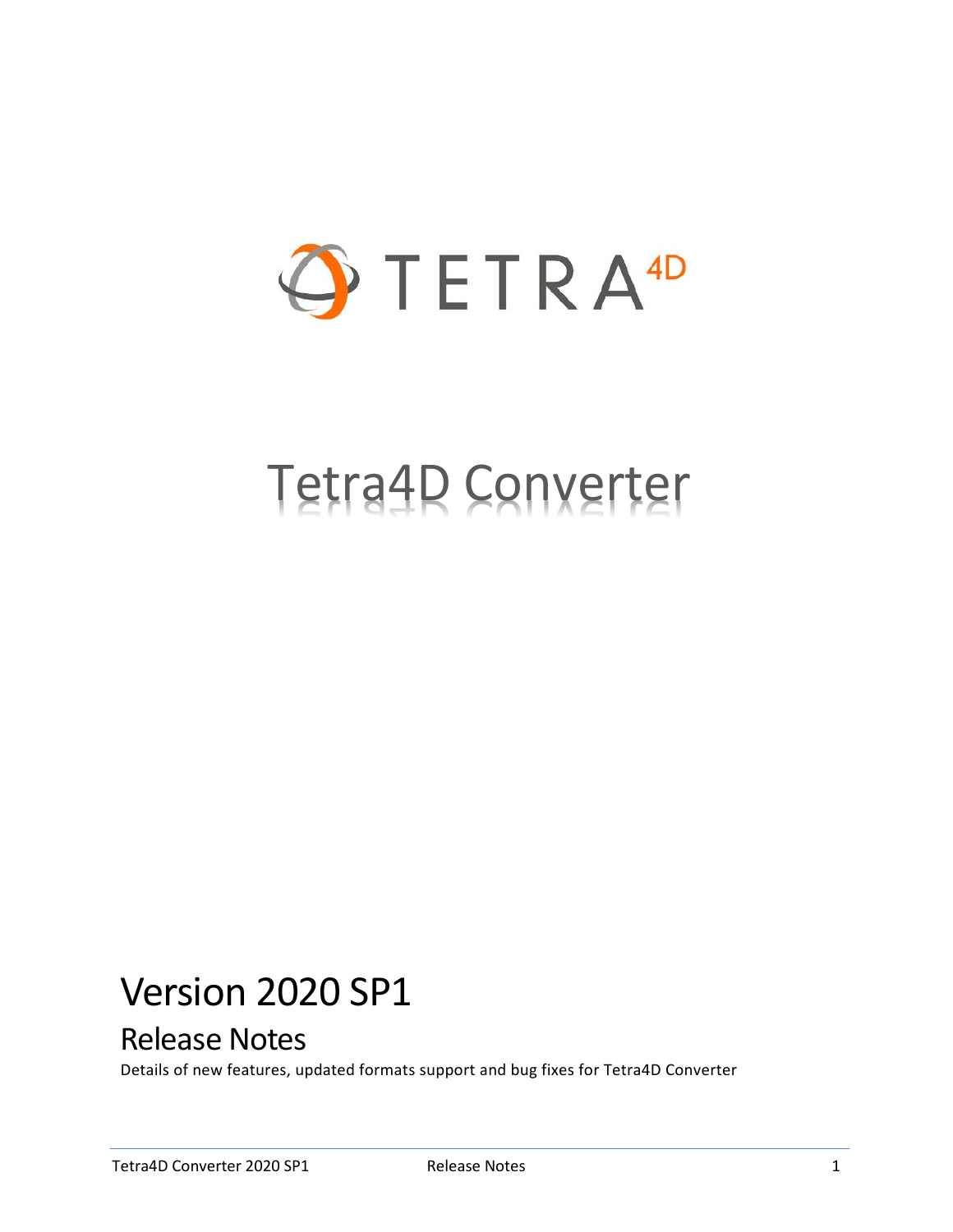## **Table of Contents**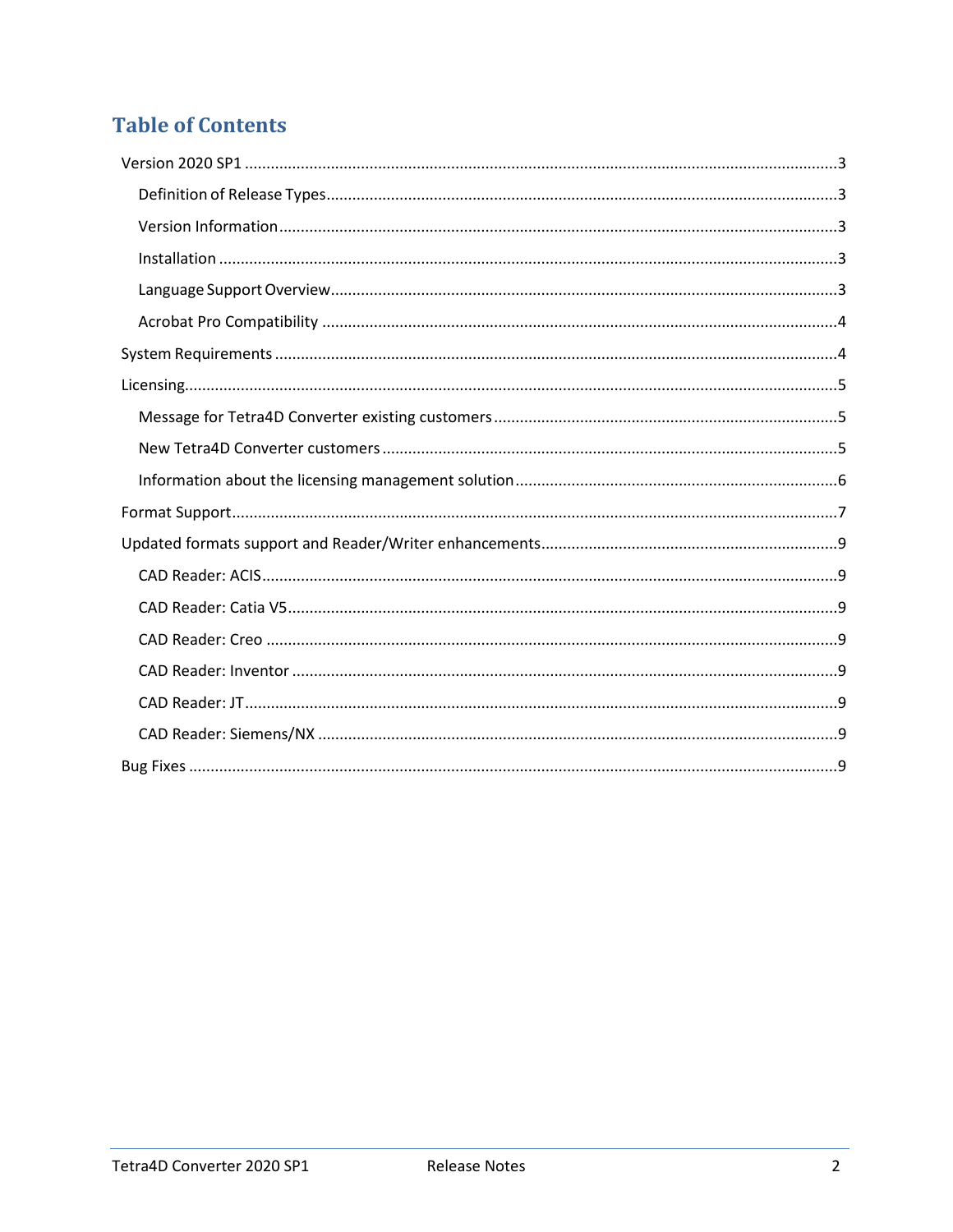## <span id="page-2-0"></span>**Version 2020 SP1**

#### <span id="page-2-1"></span>**Definition of Release Types**

We define each release type as follows:

- **Major release**: A major release associated with an incremented release number (e.g. 2020) and an approximate 12 months' product cycle.0
- **Minor release**: An update betweenmajorreleasesthat may include support for new file formats, new versions of currently supported formats, and bug fixes. These updates are Service Packs (SP), and are defined with an additional incremented number put aside the major release information (e.g. 2020.1 for the first Service pack of release 2020)
- **Out of cycle patch**: An unscheduled update. These contain few functional updates with the intention to limit impact.

#### <span id="page-2-2"></span>**Version Information**

| <b>Item</b>       | <b>Version Number</b> |
|-------------------|-----------------------|
| Tetra4D Converter | 2020.1.x              |

Notice that the third number is used to differentiate builds of the software, and may not be continuous.

#### <span id="page-2-3"></span>**Installation**

This version can be installed over any prior installation of Tetra4D Converter. For more installation information, please refer to the [Tetra4D Converter Installation Guide](http://www.tetra4d.com/documentation/) or visit our [Learning](http://tetra4d.com/learning/) page.

#### <span id="page-2-4"></span>**Language Support Overview**

Tetra4D Converter provides support for multiple languages as noted in the table below. However, the language used is controlled by the local Adobe Acrobat® installation. If there is a Tetra4D Converter language option that matches the Acrobat installation, then that language is used; if not, Tetra4D Converter defaults to English.

Tier 1 and Tier 2 are as defined by Adobe Systems.

| <b>Tier</b> | <b>Tetra4D Converter Supported Languages</b>                       |
|-------------|--------------------------------------------------------------------|
| Tier 1      | English, French, German, Japanese                                  |
| Tier 2      | Brazilian Portuguese, Italian, Korean, Spanish, Simplified Chinese |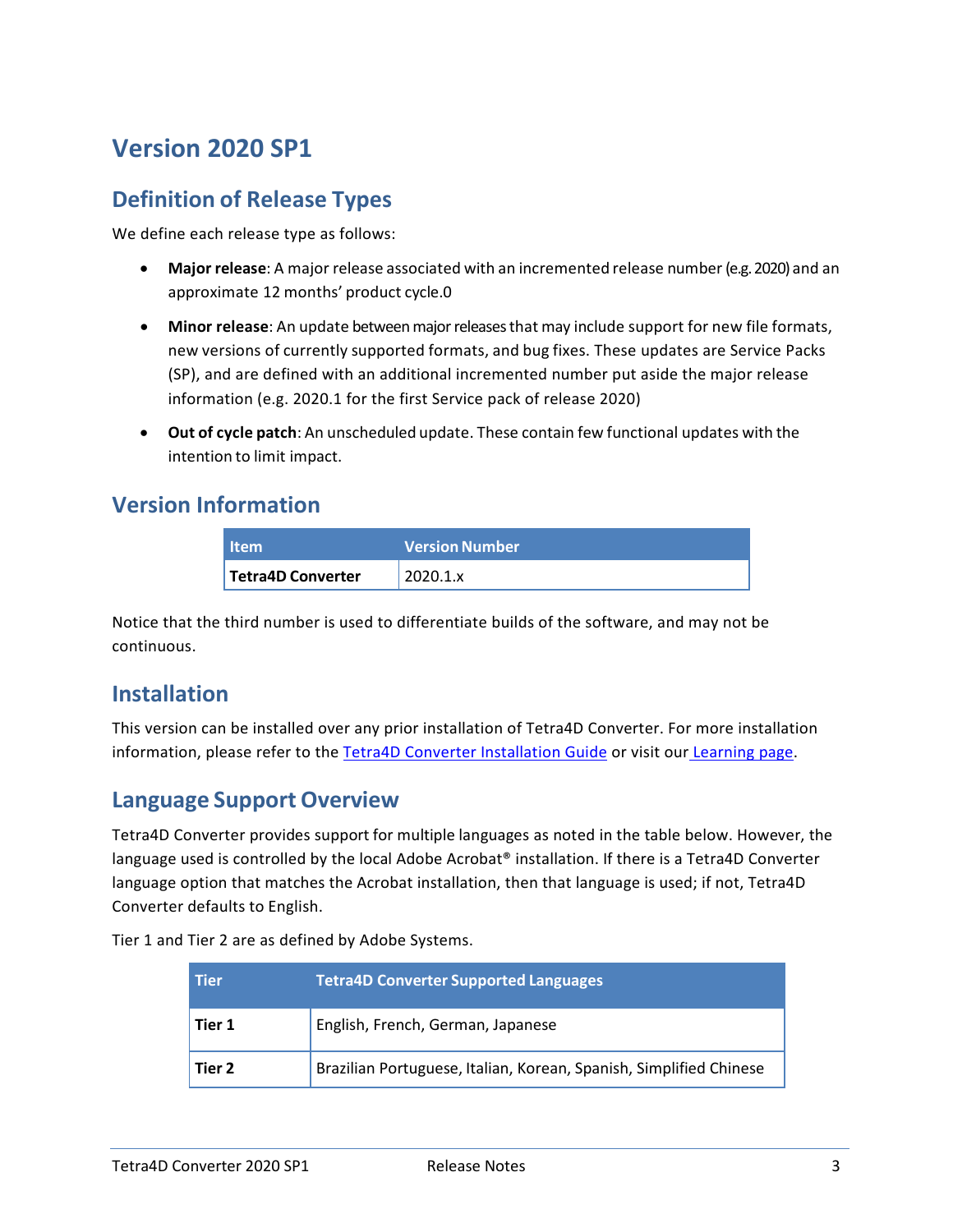## <span id="page-3-0"></span>**Acrobat Pro Compatibility**

The Tetra4D Converter is a plug-in for Adobe Acrobat Pro. The following table provides information about tested version compatibility. Note that older versions of Tetra4D Converter may work with newer Acrobat Pro releases, even if compatibility is not explicitly mentioned here.

| Tetra4D<br><b>Converter</b> | Compatible Acrobat Pro XI / DC / 2017 Versions                                                                                                                                                                                                             |
|-----------------------------|------------------------------------------------------------------------------------------------------------------------------------------------------------------------------------------------------------------------------------------------------------|
| 2020.1                      | Acrobat Pro 2020: 2020.000.0000 - to 2020.001.30005 (Classic track)<br>Acrobat Pro 2017: 2017.000.0000 - to 2017.011.30175 (Classic track)<br>Acrobat Pro DC: 2015.000.00000 - to 2015.006.30527 (Classic track)<br>- to 2020.012.20048 (Continuous track) |

Note:

The ADOBE Products and technical support periods can be found [here.](https://helpx.adobe.com/support/programs/eol-matrix.html)

## <span id="page-3-1"></span>**System Requirements**

Please refer to the [Tetra4D Converter Installation Guide](http://www.tetra4d.com/documentation/) to access to the system requirements.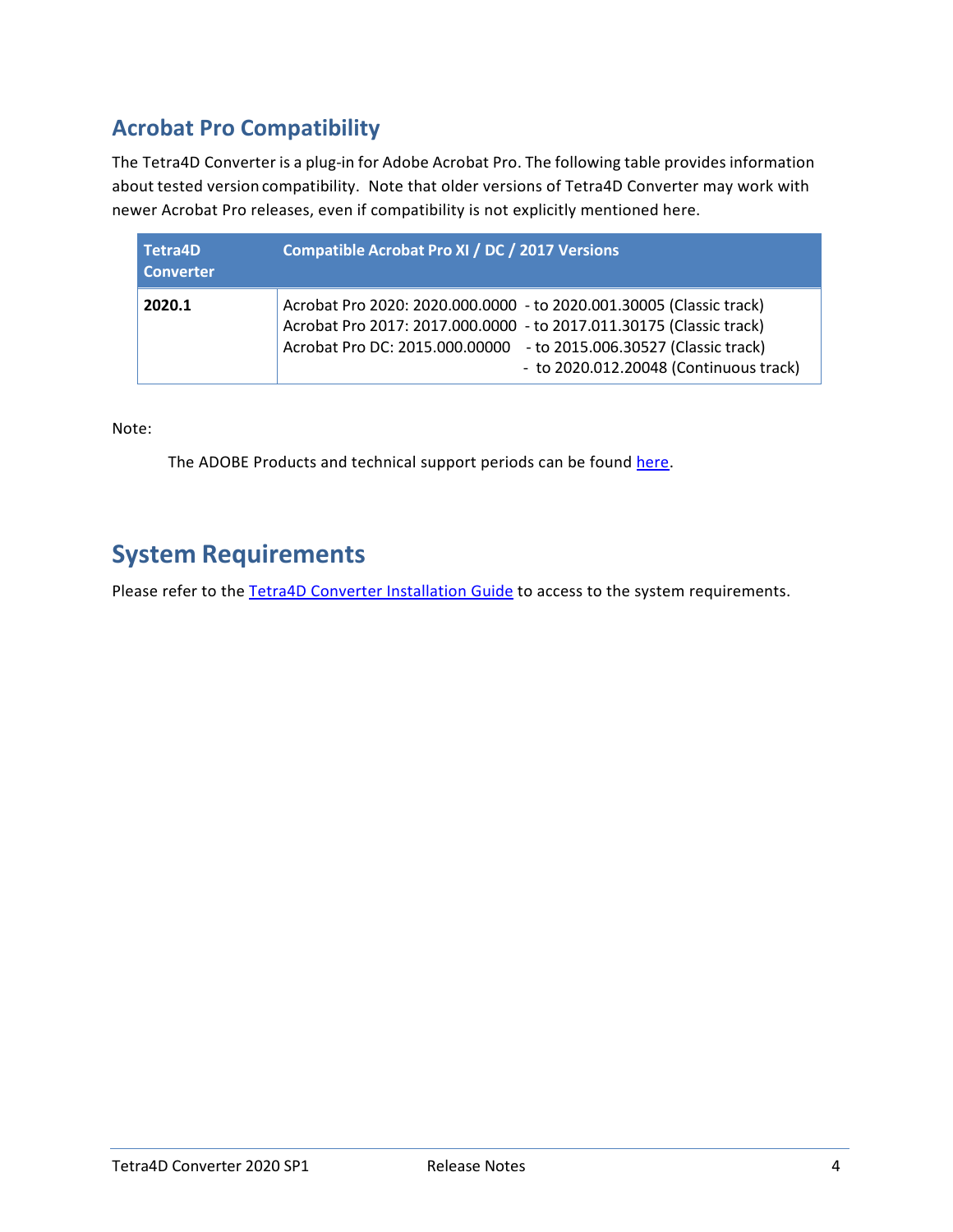## <span id="page-4-0"></span>**Licensing**

#### <span id="page-4-1"></span>**Message for Tetra4D Converter existing customers**

**Tetra4D Converter 2020.1** is a minor release, and doesn't require a new license if you already installed and licensed **Tetra4D Converter 2020**.

If you didn't already install and license **Tetra4D Converter 2020**, you will need to change your license and activate the seats when **Tetra4D Converter 2020 SP1** is installed.

Notice that if you are under regular maintenance, you should automatically receive information to retrieve your serial number for **Tetra4D Converter 2020,** in an email from tetra4d.com.

Please carefully read the [Tetra4D Converter Installation Guide](http://www.tetra4d.com/documentation/) for explanations on how to activate your licenses.

#### <span id="page-4-2"></span>**New Tetra4D Converter customers**

You should have automatically received information to retrieve your serial number for **Tetra4D Converter 2020,** in an email from tetra4d.com.

Please carefully read the [Tetra4D Converter Installation Guide](http://www.tetra4d.com/documentation/) for explanations on how to activate your licenses.

Note that the Tetra4D Converter will run in trial mode for 28 days after installation, providing you with an opportunity to use the product temporarily without a serial number.

You will have full functionality of the software during the trial period. If you experience any problem during the installation and activation process, please contact support by visiting our [Learning page.](http://tetra4d.com/learning/)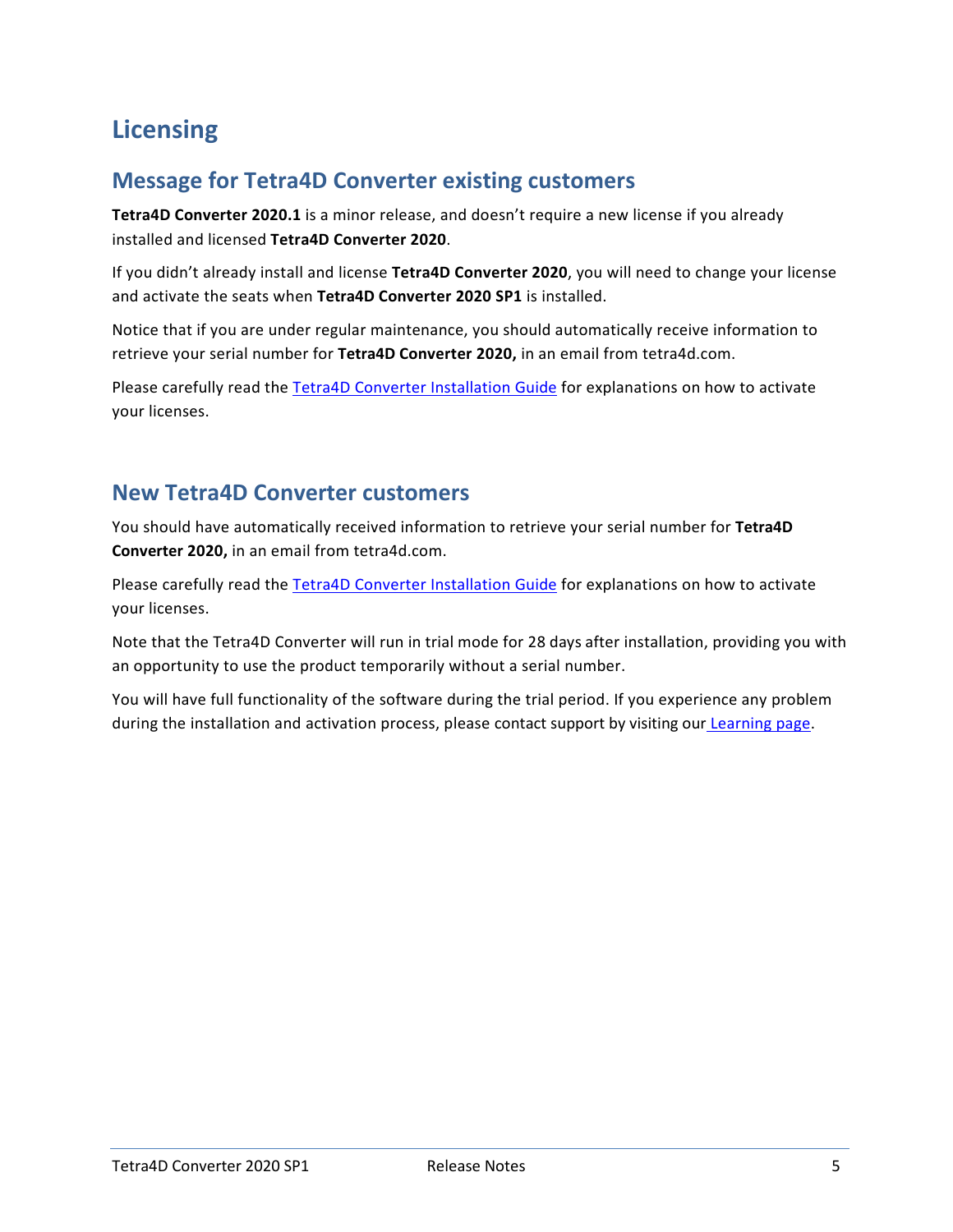### <span id="page-5-0"></span>**Information about the licensing management solution**

The licensing management solution for **Tetra4D Converter** offers flexibility and autonomy for customers to manage their licenses:

- Licensing the Tetra4D Converter can be done directly by customers, without requiring customers to contact Tetra4D support.
- Online and offline activations are supported
	- o Online activation requires a few actions and is fully performed within the product (no support request, no email communication)
	- o In case of offline activation, information to activate the seat has to be communicated via submitting a support ticket.
- Activation / deactivation is enabled to make it possible to transfer a license from a computer to another one
	- o Case where a computer is not anymore used and the license has to be transferred to another one
	- o The transfer can be performed directly by the customer

#### Remark:

- o The transfer of a license has to be occasional, and is allowed in case of:
	- o Computer crash
	- o Computer change

The Tetra4D support team is available to answer to any question and to help whenever needed. To receive assistance from the support team, please contact support by visiting our [Learning page.](http://tetra4d.com/learning/)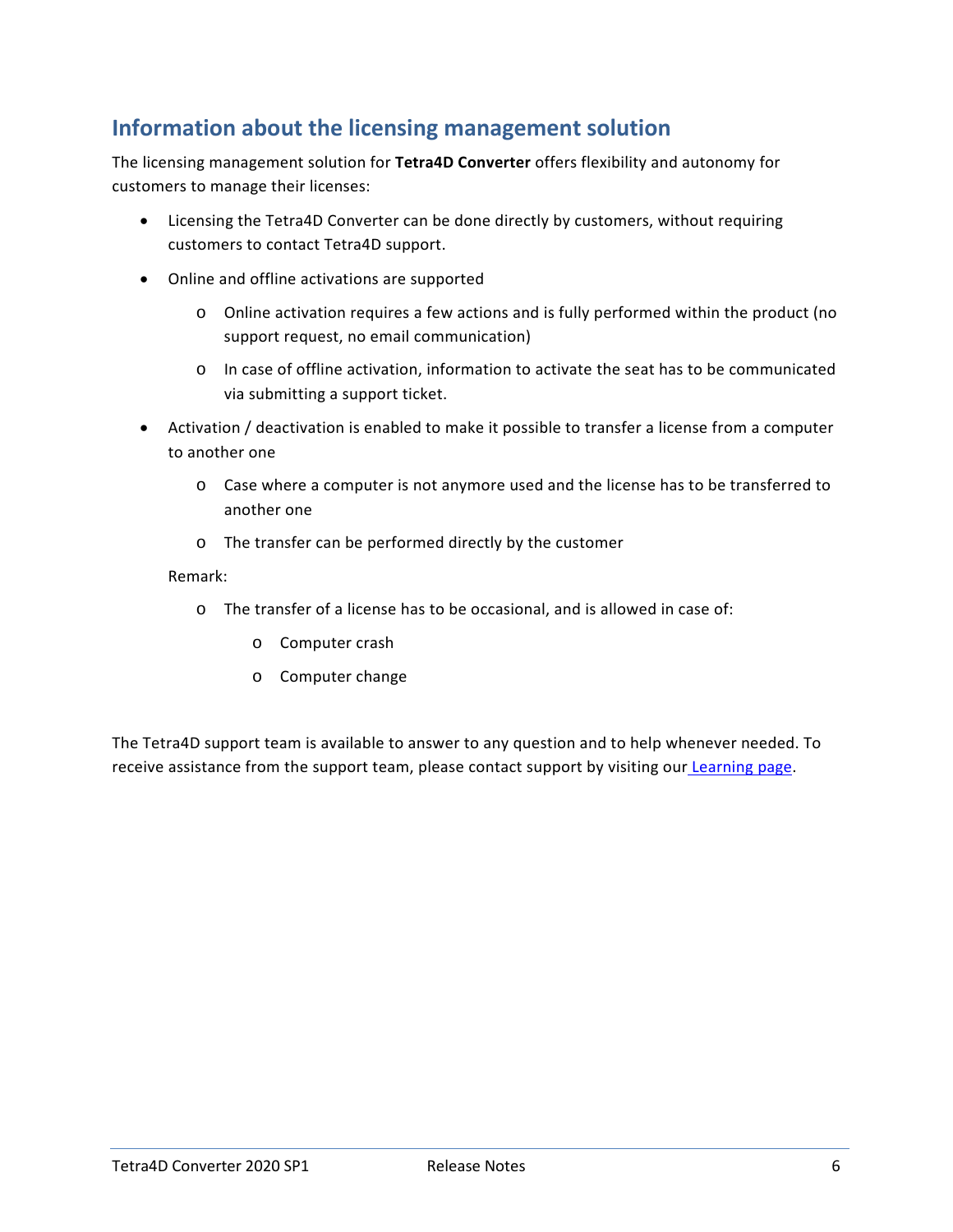# <span id="page-6-0"></span>**Format Support**

This release supports **reading** the following 3D file formats:

| <b>Format</b>                            | <b>Version</b>                        | <b>Extensions</b>                                 |
|------------------------------------------|---------------------------------------|---------------------------------------------------|
| <b>ACIS (SAT)</b>                        | Up to version 2020                    | SAT, SAB                                          |
| Autodesk AutoCAD (3D only)               | Up to v2019                           | DWG, DXF                                          |
| <b>Autodesk DWF</b>                      | Any                                   | DWF, DWFX                                         |
| <b>Autodesk Inventor</b>                 | Up to 2021                            | IPT, IAM                                          |
| <b>CATIA V4</b>                          | Up to 4.2.5                           | MODEL, SESSION, DLV, EXP                          |
| <b>CATIA V5</b>                          | R4 to V5-R2020                        | CATDrawing, CATPart, CATProduct,<br>CATShape, CGR |
| <b>CATIA V6</b>                          | Up to V5-6 R2019 (R29)                | 3DXML                                             |
| <b>FBX</b>                               | ASCII: from 7100 to 7400. Binary: all | <b>FBX</b>                                        |
| <b>GL Transmission format</b>            | 2.0                                   | GLTF, GLB                                         |
| I-deas                                   | Up to 13.x (NX 5), NX I-deas 6        | MF1, ARC, UNV, PKG                                |
| <b>IGES</b>                              | 5.1, 5.2, 5.3                         | IGS, IGES                                         |
| <b>Industry Foundation Classes (IFC)</b> | IFC2x Editions 2, 3 and 4             | IFC, IFCZIP                                       |
| JT                                       | Up to version 10.3                    | JT                                                |
| Parasolid (X_T)                          | Up to v32                             | X_B, X_T, XMT, XMT_TXT                            |
| <b>PRC</b>                               | <b>All Versions</b>                   | <b>PRC</b>                                        |
| <b>PTC Creo</b>                          | Pro/Engineer 19.0 to Creo 7.0         | ASM, NEU, PRT, XAS, XPR                           |
| <b>PTC Pro/Engineer</b>                  | Up to Wildfire 5                      | ASM, NEU, PRT, XAS, XPR                           |
| <b>REVIT</b>                             | 2015 to 2020                          | RVT, RFA                                          |
| <b>Rhino</b>                             | 4, 5, 6                               | 3DM                                               |
| <b>Siemens PLM Software NX</b>           | V11.0 to NX 12, and up to NX 1926     | PRT                                               |
| <b>Solid Edge</b>                        | V19 - 20, ST - ST10, 2020             | ASM, PAR, PWD, PSM                                |
| <b>SolidWorks</b>                        | Up to 2020                            | SLDASM, SLDPRT                                    |
| <b>STEP</b>                              | AP 203 E1/E2, AP 214, AP 242          | STP, STEP, STPZ                                   |
| <b>STEP XML</b>                          | All versions                          | STPX, STPXZ                                       |
| <b>Stereo Lithography (STL)</b>          | All Versions                          | <b>STL</b>                                        |
| Universal 3D (U3D)                       | ECMA-363 (1st to 3rd editions)        | U3D                                               |
| <b>VDA-FS</b>                            | Version 1.0 and 2.0                   | <b>VDA</b>                                        |
| <b>VRML</b>                              | V1.0 and V2.0                         | WRL, VRML                                         |
| Wavefront                                | Any                                   | OBJ                                               |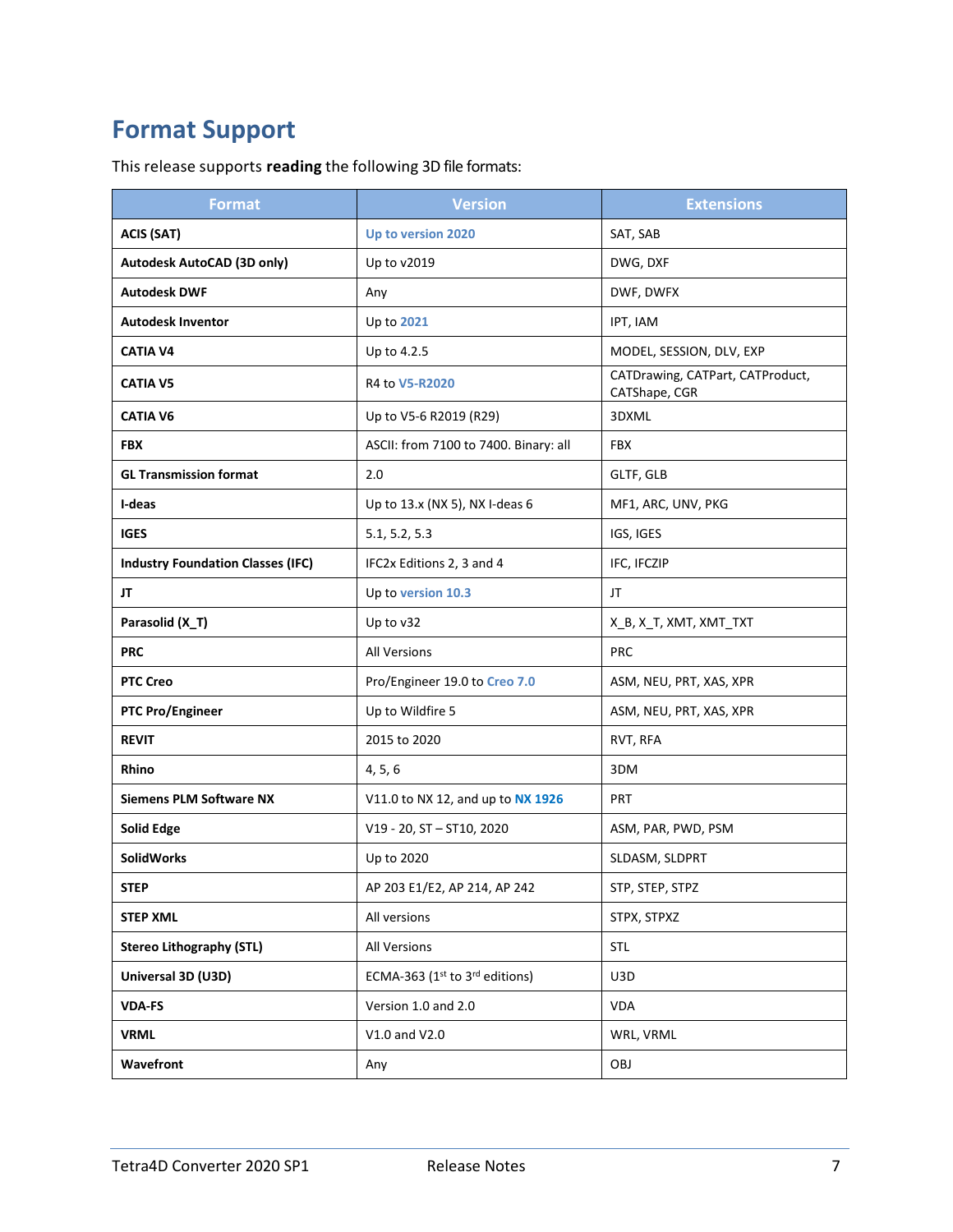| This release supports writing the following 3D file formats: |  |  |
|--------------------------------------------------------------|--|--|
|--------------------------------------------------------------|--|--|

| <b>Format</b>                   | <b>Extensions</b> |
|---------------------------------|-------------------|
| 3MF                             | 3MF               |
| <b>ACIS</b>                     | SAT, SAB          |
| <b>FBX</b>                      | <b>FBX</b>        |
| <b>IGES</b>                     | IGS, IGES         |
| JT                              | JT                |
| Parasolid                       | $X_{-}$ T         |
| <b>PRC</b>                      | <b>PRC</b>        |
| <b>STEP</b>                     | STP, STEP, STP.Z  |
| <b>Stereo Lithography (STL)</b> | STL               |
| Universal 3D (U3D)              | U3D               |
| <b>VRML</b>                     | WRL, VRML         |
| Wavefront                       | OBJ               |